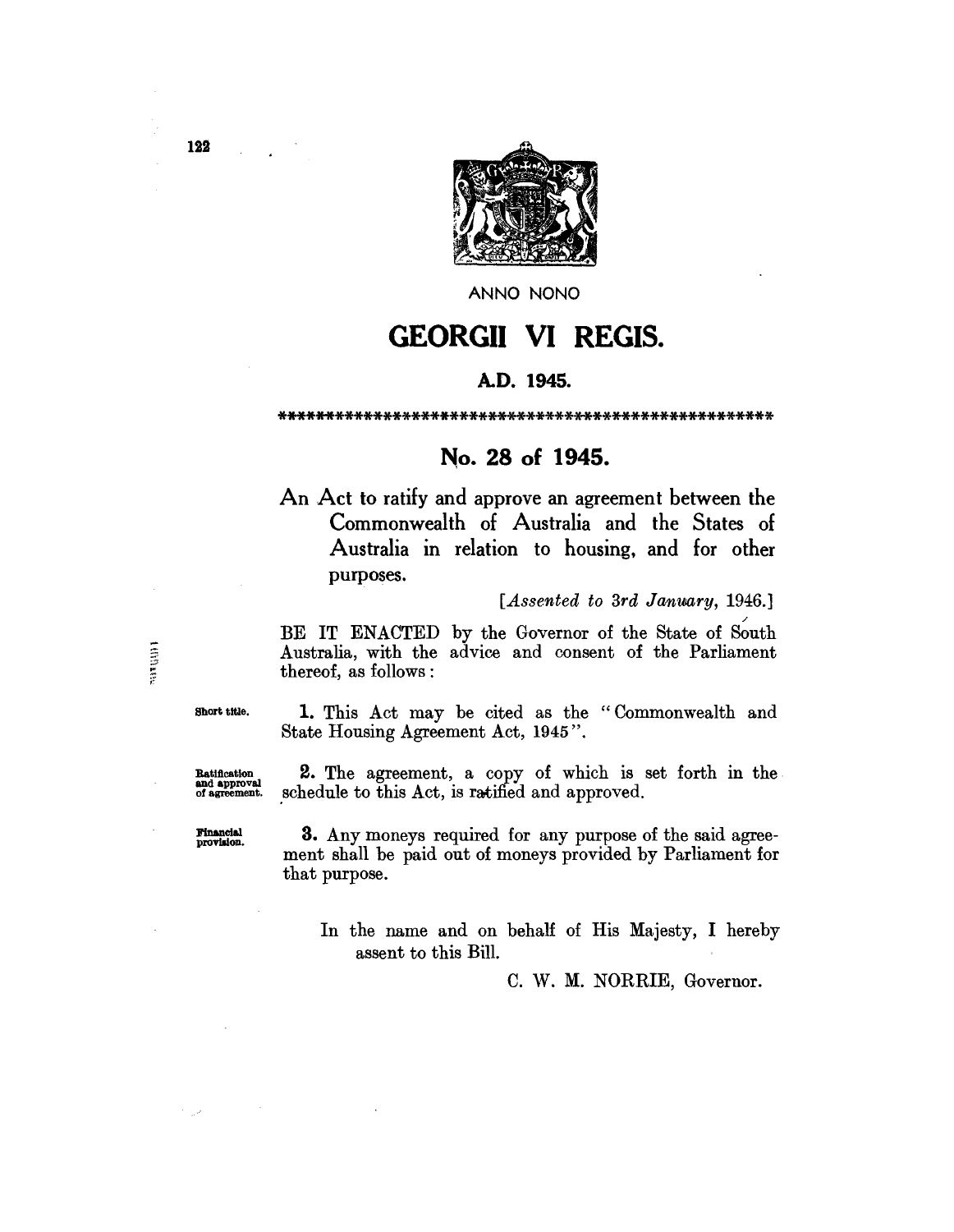# **THE** SCHEDULE.

#### THE COMMONWEALTH AND STATE HOUSING AGREEMENT.

AGREEMENT made the nineteenth day of Noyember, One thousand nine hundred and forty-five BETWEEN THE COMMONWEALTH OF AUSTRALIA (in this Agreement called "the Commonwealth") of the first part, THE STATE OF NEW SOUTH WALES of the second part, THE STATE OF VICTORIA of the third part, THE STATE OF QUEENSLAND of the fourth part, THE STATE OF SOUTH AUSTRALIA of the fifth part, THE STATE OF WESTERN AUSTRALIA of the sixth part, and THE STATE OF TASMANIA of the seventh part :

WHEREAS at Conferences of Commonwealth and State Ministers held during the months of August, 1944, and August, 1945, proposals were agreed upon relating to the carrying out of rental housing projects by the States: .

AND WHEREAS the Commonwealth proposes to assist the States in the carrying out of the rental housing projects by making contributions to the States towards meeting any losses that may be incurred by a State in the administration of the rental housing projects:

# Now IT IS HEREBY AGREED that-

1.-(1.) Notwithstanding that all the aforementioned States are named as parties to this Agreement-

- (a) the Agreement shall, in the event of the Parliament of any State or States failing to authorise or approve the Agreement, operate as an agreement between the Commonwealth and the State or States which authorise or approve the Agreement as fully and effectually as if the State or States so authorising or approving the Agreement were the only State or States named as a party or parties to the Agreement and the State or States failing to authorise or approve the Agreement were not named as a party or parties to the Agreement; and
- (b) the Agreement shall as between the Commonwealth and any State come into force upon being authorised or approved by the Parliament of that State.

(2.) Each State the Parliament of which shall authorise or approve this Agreement is hereafter referred to as a " State" and the expression "the States" hereafter used shall mean where the context so permits or requires all of such States so authorising or approving this agreement.

2.-(1.) In this Agreement, unless the contrary intention appears-

- $(a)$  "basic wage" means the basic wage or living wage as determined under the law of the State for the area in which a housing project has been carried out or is in course of being carried out ,including all amounts by way of load-<br>ings not of the nature of purely industry loadings legally regarded ings not of the nature of purely industry loadings legally regarded as con- stituting part of the primary wage of a locality for an unskilled labourer determined under the State law; but, if no basic or Jiving wage has been determined under the law of the State for the area concerned, then the basic wage for that area shall be the basic wage as determined by the Commonwealth Court of Conciliation and Arbitration for that area including the load. ing known as the "prosperity loading"; but if no basic wage has been determined by the said Court for that area, then the basic wage for that area shall be the basic wage determined by the Commonwealth Court of Conciliation and Arbitration and adjusted according to "c" Series index number for the "Five Towns" for the State including the loading known as the " prosperity loading" relevant to that wage;
- (b) "dependant" means a person who is wholly or partly dependent for his or her support upon the pay earnings and income of, or upon a pension or compensation payable in consequence of the incapacity or death of a person who is, or has been, a member of the Forces or of a person who is serving or served in the Merchant Navy during the war;
- (c) "dwelling" or " dwellings" means a dwelling 'or dwellings erected in the carrying out of a housing project and includes any dwellings erected after the third day of December, 1943, pursuant to any arrangement made by the Stato with the Commonwealth War Housing Trust;
- (d) "financial year" means the period of twelve months ending on the thirtieth day of June;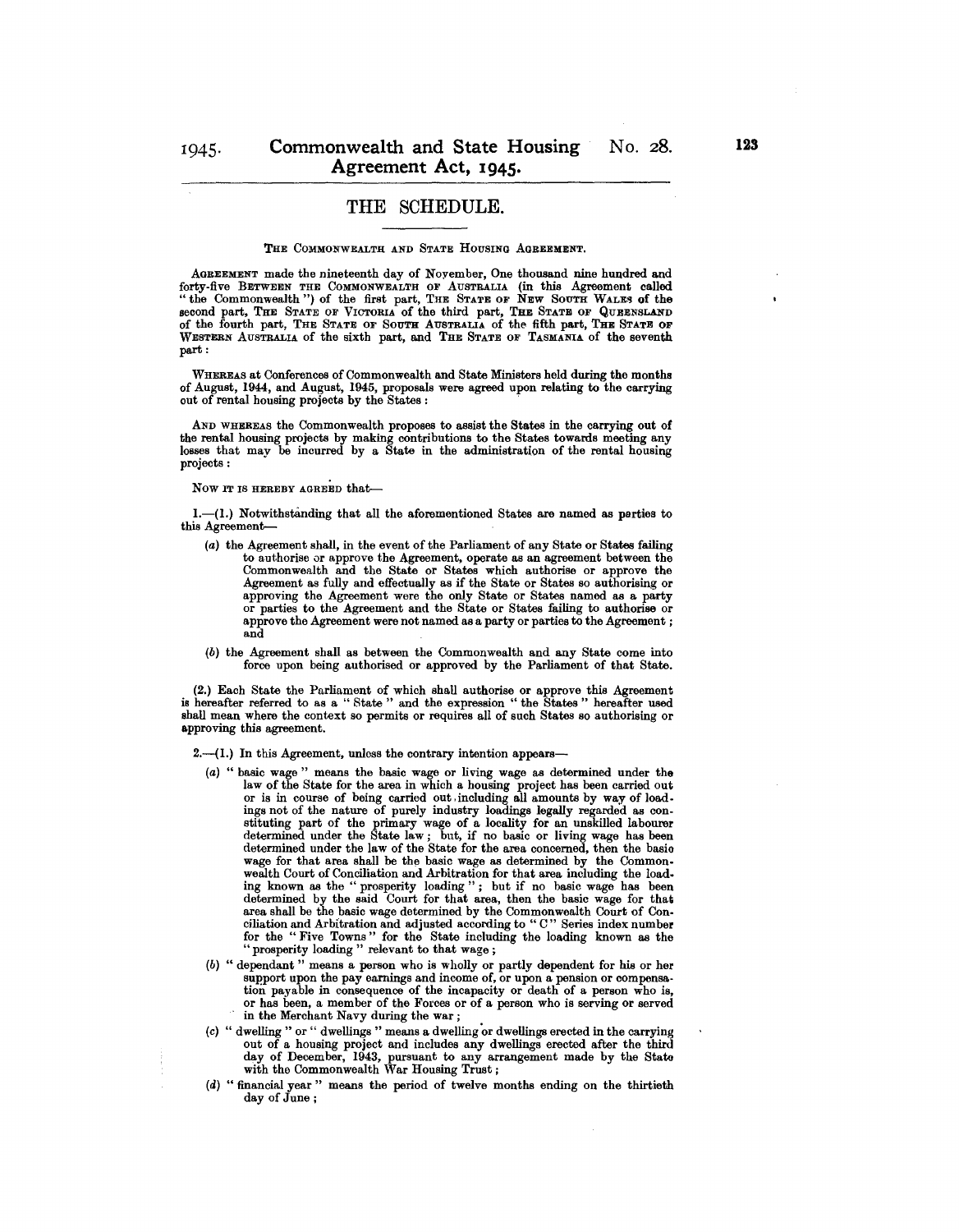- (e) "housing authority" means an instrumentality of a State or other body con. stituted by an Act of the State which in pursuance of an Act of the State carries out any housing project;
- (J) "housing project" or "housing projects" means a rental housing project or rental housing projects carried out by a State pursuant to this Agreement and includes, where the context so permits or requires, any housing project carried out by the State after the third day of December, 1943, and before the date of this Agreement pursuant to any arrangement made by the State with the Commonwealth War Housing Trust;
- $(g)$  " member of the Forces" means-
	- (i) a person who is or was, during the war, a member of the Permanent Forces, other than the Australian Imperial Force;
	- (ii) a person who is or was, during the war, a member of the Australian Imperial Force;
	- (iii) a member of the Citizen Forces who is or was enlisted, appointed or called up for continuous service for the duration of, and directly in connexion with, the war;
	- (iv) a person who is or was, during the war, engaged on continuous full· time service as a member of any of the following Services :-
		- The Royal Australian Naval Nursing Service;
		- The Woman's Royal Australian Naval Service;
		- The Australian Army Nursing Service;
		- The Australian Women's Army Service;
		- The Australian Army Medical Women's Service;
		- The Royal Australian Air Force Nursing Service;
		- The Women's Auxiliary Australian Air Force;
	- (v) a member of a Voluntary Aid Detachment who is or was, during the war, engaged on continuous full-time paid duty with any part of the Defence Force;
	- (vi) a member of the Naval, Military or Air Forces of any part of the King's dominions other than Australia, who is or was, during the war, engaged on service and was born in Australia or was, immediately prior to his becoming a member of any of those Forces, domiciled in Australia; and
	- (vii) a person who is or was, during the war, engaged on continuous full· time service with any Nursing Service or other Women's Service auxiliary to the Naval, Military or Air Forces of any part of the King's dominions other than Australia who was born in Australia or was, immediately prior to her becoming a member of that Service, domiciled in Australia;
- (h) " the war" means the war which commenced on the third day of September, One thousand nine hundred and thirty-nine, and includes any other war in which His Majesty became engaged after that date and before the date of this Agreement.

(2.) For the purposes of this Agreement, a member of the Forces who has ceased to be engaged on war service as defined in section 4 of the *Re-establishment and Employment Act* 1945 of the Commonwealth shall be deemed to have been discharged.

3.-(1.) Each State shall ensure that adcquate legislation exists in the State to enable it at all times to control throughout the State--

- (a) rental housing projects under this Agreement;
- (b) slum clearance; and
- (c) town planning.

(2.) Each State shall, subject to this Agreement, be responsible for the administration of its housing projects and if more than one authority is charged with the administration of the matters mentioned in sub·clause (1.) of this clause the State shall co·ordinate the activities of those authorities.

**NITED**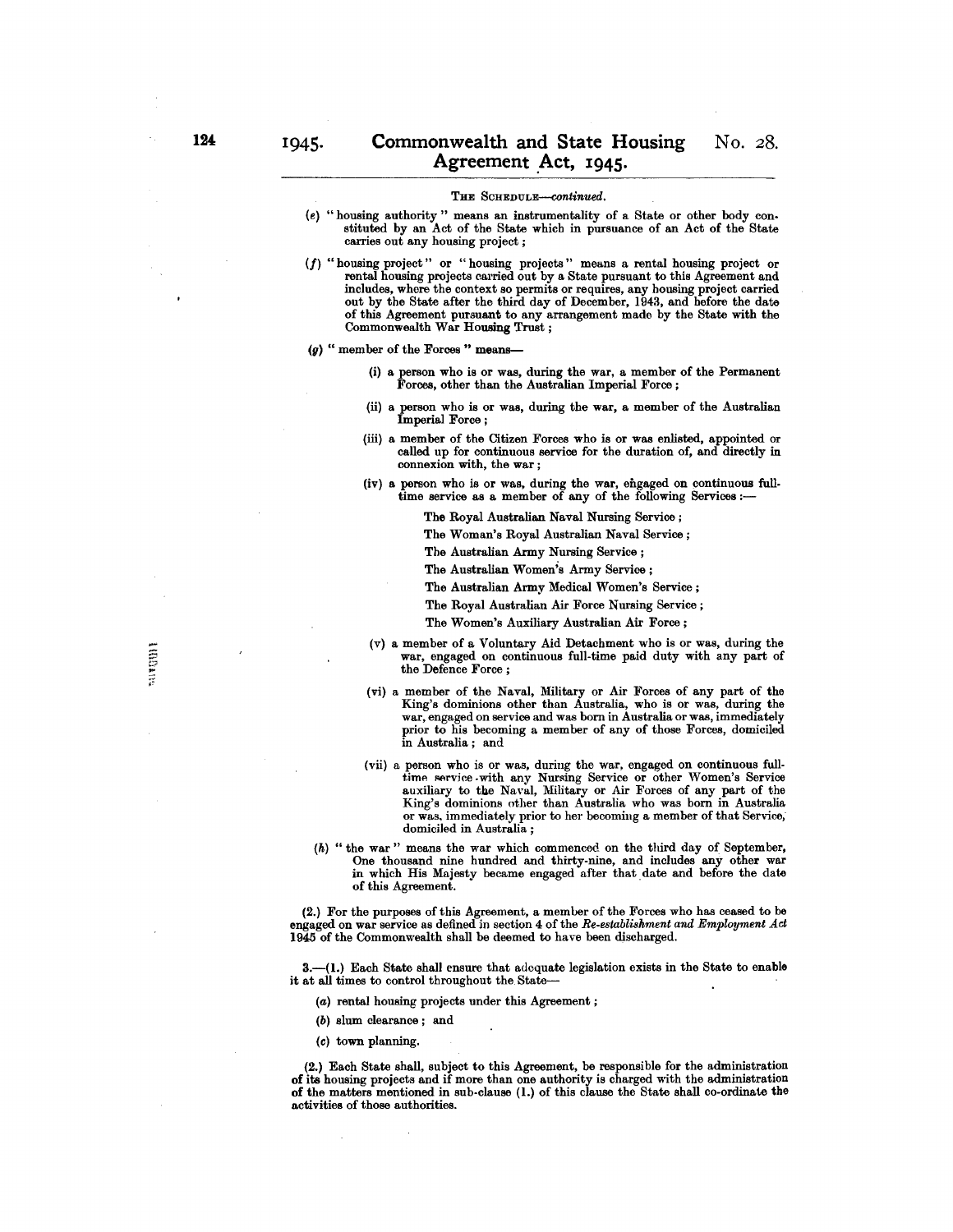(3.) Each State shall advise the Treasurer of the Commonwealth of any arrangements it intends to make to ensure decentralisation of administrative work in relation to its housing projects.

4.-(1.) Each State shall establish and shall advise the Treasurer of the Commonwealth of minimum and maximum standards to be observed in the carrying out of its housing projects in respect of the following matters :-

- (a) allotments or sites;
- (b) accommodation;
- (e) construction;.
- (d) equipment; and
- (e) services.

(2.) The Commonwealth may from time to time submit to a State proposals for the alteration, modification, or revision of the standards established as provided in sub·clause (I.) of this clause and the State shall give due and proper consideration to any proposals submitted by the Commonwealth.

5. Each State shall allocate dwellings between metropolitan and country areas in such manner as shall from time to time be agreed upon between the Treasurer of the Common· wealth and the Treasurer of the State.

6.--(1.) The Commonwealth will advance to each State the moneys heretofore expended in the carrying out of a housing project or projects and the moneys that shall be hereafter required for the carrying out of the State's housing projects as notified to the Treasurer of the Commonwealth from time to time pursuant to clause 7.

(2.) Subject to sub. clause (2) of clause 14 of this Agreement the State shall repay to the Commonwealth the amount of each advance made to the State together with interest thereon by equal annual instalments of principal and interest, so that the whole of the amount of the advance and interest will be repaid over a period of fifty.three years computed from the date the advance was made, except that where in any case the Treasurer of the Commonwealth and the Treasurer of the State agree that any advance should be repaid over a period shorter than fifty.three years, the amount of that advance and interest thereon shall be repaid by equal annual instalments over that shorter period.

(3.) Each advance shall bear interest at a rate not exceeding the rate payable in respect of the long term Commonwealth Public Loan last raised in Australia prior to the date of the advance, or if a loan is being raised at the date of any advance then that advance shall bear interest at the rate of interest to be paid in respect of the long term Loan then being raised.

7.--(1.) Each State shall at least fourteen days before the first days of January, April. July and October in each year notify the Treasurer of the Commonwealth of all housing projects which it proposes to commence in the ensuing period of three months and in respect of the dwellings included in that housing project or projects shall furnish particulars to the Treasurer of the Commonwealth of the proposed nature and type and estimated cost of each dwelling or group of dwellings.

(2.) Each State shall within a reasonable time after the end of each such period of three months notify the Treasurer of the Commonwealth of the progress of the housing project and shall within a reasonable time after the completion of each housing project notify the Treasurer of the Commonwealth of the capital cost of each dwelling or group of dwellings erected and the economic rent of each of the dwellings.

8. The Commonwealth shall use its best endeavours to enable the States to obtain supplies of building materials and labour required by the States for the carrying out of their housing projects.

9. Each State shall in accordance with principles to be agreed upon from time to time between the Treasurer of the Commonwealth and the Treasurer of the State allocate dwellings amongst persons who are in need of proper housing accommodation and so that in each allocation not less than such number of dwellings el'ected in each financial year as shall from time to time be agreed upon between the Treasurer of the Commonwealth and the Treasurer of the State shall be allotted to members or discharged members of the Forces, or persons who are serving or served in the Merchant Navy during the war or the dependants of members or discharged members of the Forces or of such persons or widows of deceased members or deceased discharged members of the Forces or of such persons.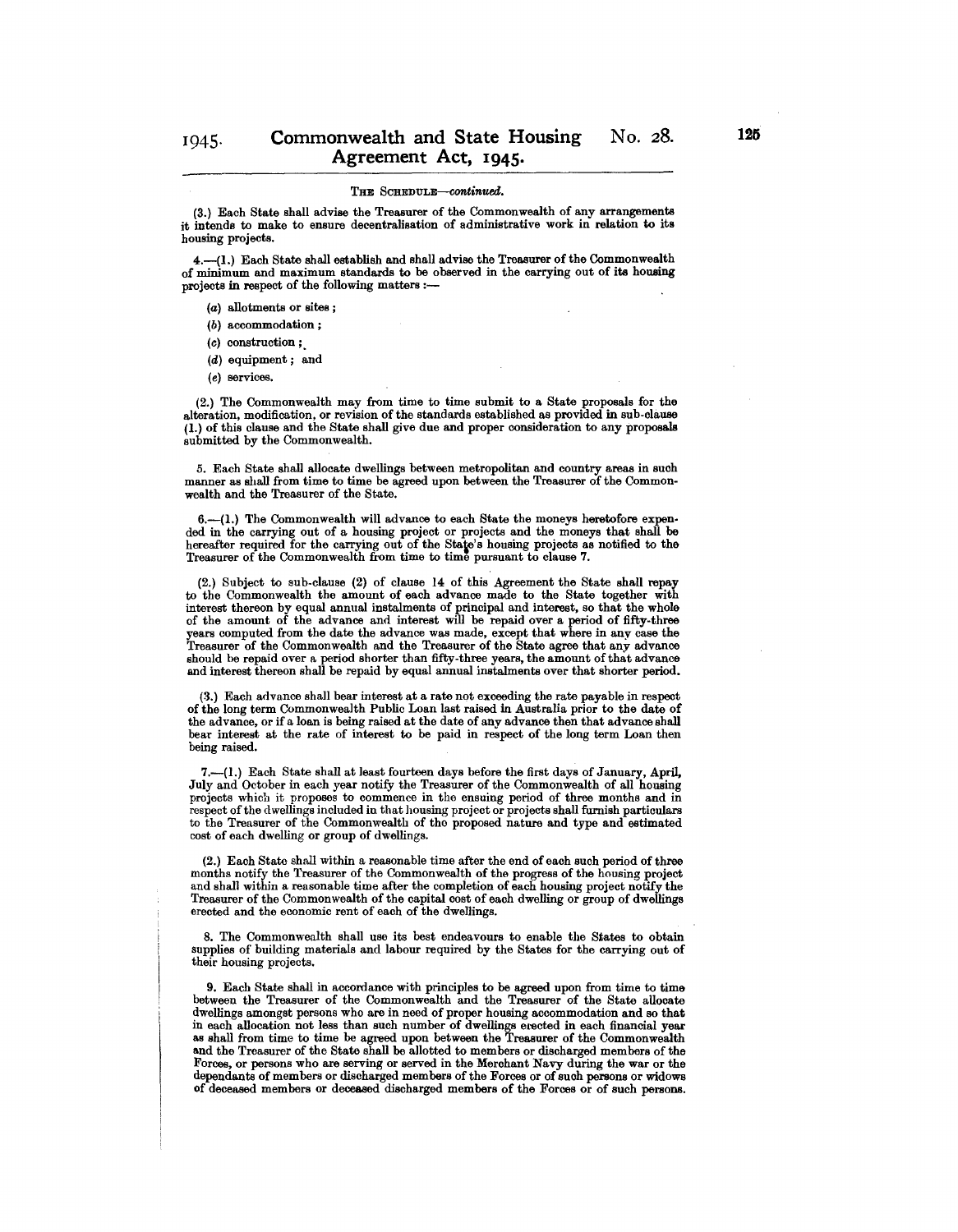$10.$ - $(1.)$  The weekly rent of dwellings shall be calculated in manner provided in the The amount so calculated is in this Agreement. First Schedule to this Agreement.<br>referred to as the " economic rent".

(2.) The provisions for calculation of the economic rent as set out in the First Schedule to this Agreement may from time to time be varied in respect of any particular State by agreement between the Treasurer of the Commonwealth and the Treasurer of that State but so that any such agreement shall have no force or effect unless the Treasurers of all the States agree to the variation.

11.-(1.) Each State agrees that tenants of dwellings may be granted a rebate of rent calculated in such manner as may from time to time be agreed upon between the Treasurer of the Commonwealth and the Treasurer of the State and unless and until otherwise agreed, in the manner provided in this clause (but so that in no case shall the rent of a dwelling be less than eight shillings per week), that is to say  $:$ --

- (a) if the family income of the tenant is equal to the basic wage the rebate shall be an amount equivalent to the sum by which the economic rent of the dwelling exceeds one-fifth of the family income;
- (b) if the family income of a tenant is less than the basic wage the rebate which would have been granted if the family income had been equal to the basic wage shall be increased by one-quarter of the amount by which the family income is less than the basic wage; and
- (0) if the family income exceeds the basic wage the rebate which would have been granted if the family income had been equal to the basic wage shall be de· granted if the family income had been equal to the basic wage shall be decreased by one-third of the amount by which the family income exceeds the basic wage.

If any rebate as so calculated is not a multiple of sixpence, the rebate shall be the next lowest multiple of sixpence.

(2.) Any agreement between the Treasurer of the Commonwealth and the Treasurer of a State providing with respect to that State for the alteration of the manner in which a rebate of rental is to be calculated shall have no force or effect unless the Treasurers of all the States agree to such alteration.

(3.) No rebate of rent shall be granted in respect of any dwelling except upon application by the tenant and after a proper investigation of the family income of the tenant or if the housing authority thinks fit upon production by the tenant of evidence to the satisfaction of the housing authority of the family income which evidence may be by way of Statutory Declaration or otherwise as the housing authority may in any particular case decide. If any rebate is granted, then at the expiration of a period of six months after the granting thereof, the rebate shall cease to be granted and the economic rent of the dwelling shall be charged, unless the tenant makes application for the grant of a rebate and the housing authority, after proper investigation or the production of evidence as aforesaid as the housing authority thinks fit, is satisfied that, in pursuance of this Agreement, the rebate should be granted. Notwithstanding the aforesaid provisions, the housing authority may at any time investigate the family income of a tenant, and may decide that the rebate should be varied or should cease to be granted.

(4.) The agreement of tenancy in respect of any dwelling in respect of which any rebate of rent is granted shall provide that the rent of the dwelling shall be the economic rent thereof calculated in manner provided by the First Schedule to this Agreement, but subject to such a rebate ascertained as provided by this Agreement as may be granted from time to time by the housing authority.

12.-(1.) The family income of a tenant of a dwelling shall for the purposes of clause 11 comprise the total of the following  $:$ -

- (a) the whole of the weekly income of that one of the following persons as is the highest weekly income, namely, the tenant, the spouse of the tenant, and any person resident in the dwelling who is related to the tenant or the spouse of the tenant;
- $(b)$  two-thirds of the weekly income of that one of the persons mentioned in paragraph (a) of this sub-clause as is the next highest weekly income;
- (e) one-third of the weekly income of every other person such as is mentioned in paragraph (a) of this sub-clause whose weekly-income or any part thereof has not previously been included in the weekly income computed as aforesaid,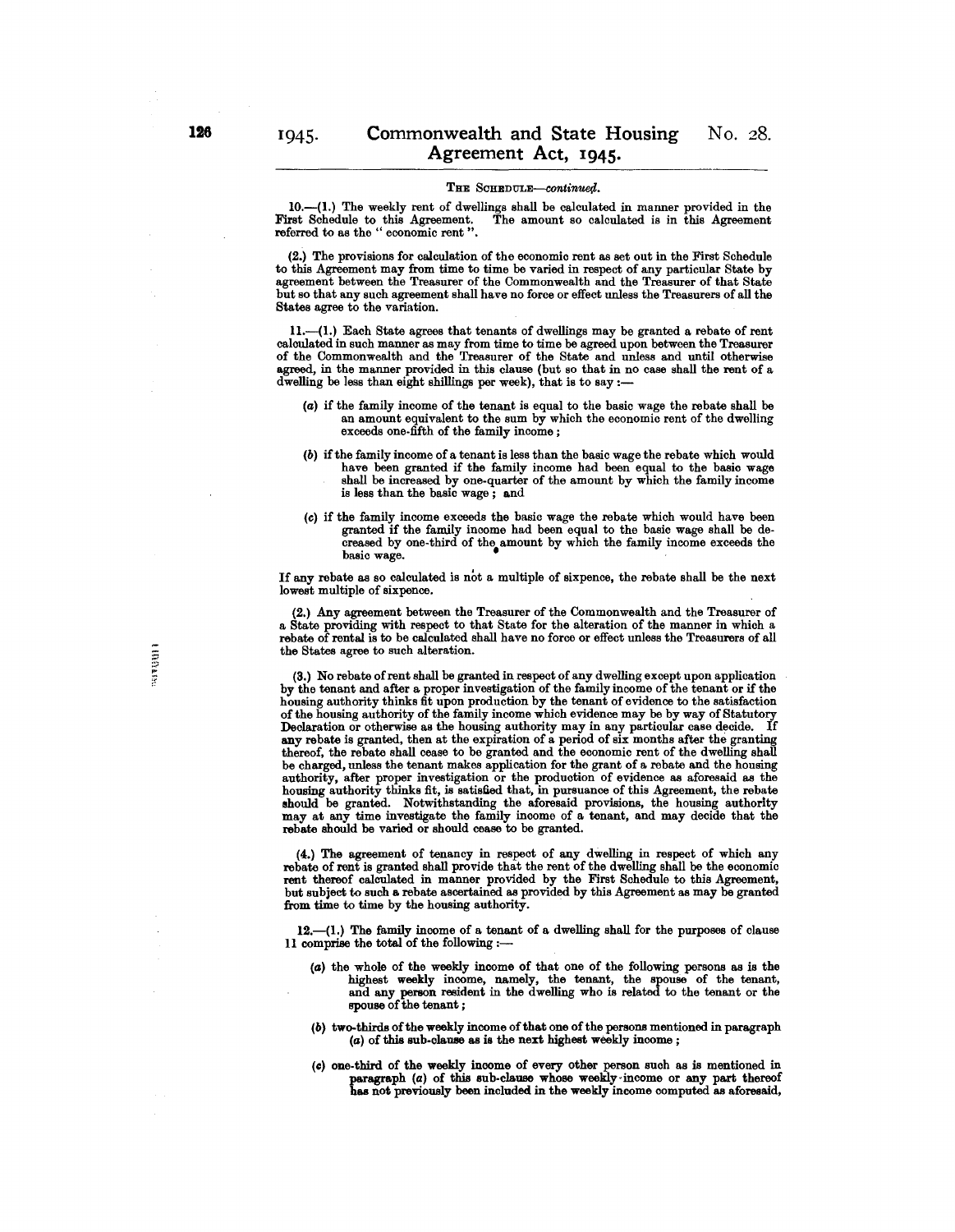but so that, in any such case, not more than thirty shillings of the weekly income of any person to whom this paragraph refers shall be included, and where the weekly income of any such person is less than ten shillings the income of that person shall be excluded in computing the family income; and

(d) one-third of the weekly income of any person living with the tenant and resident in the dwelling (not being the spouse of the tenant or a person who is related to the tenant or the spouse of the tenant) whose weekly income, in the opinion of the housing authority, should be included in the weekly income, but so that, in any such case, not more than thirty shillings of the weekly income of any such person shall be included, and where the weekly income of any such person is less than ten shillings the income of that person shall be excluded in computing the family income.

(2.) In this clause weekly income of any person includes all income received by that person from whatsoever source, and includes the value of any allowance made to that person by his or her employer, but does not include any amount received under the *Child Endowment Act 1941-1945 of the Commonwealth, or the Maternity Allowance Act 1912-1943* of the Commonwealth. In computing the weekly income of any person no allowance shall be made for taxation or other statutory deductions or payments, or superannuation payments and all such deductions and payments shall be deemed to be part of the weekly income.

(3.) For the purposes of this clause, a person who has been adopted by any other person shall be deemed to be related to that other person.

(4.) If pursuant to the order of any Court or pursuant to any separation agreement, the tenant and the spouse of the tenant are living apart or, if the housing authority is satisfied that the tenant (if a woman) has been descried by her spouse, the weekly income of the spouse shall not be included in the family income for the purposes of this clause unless the housing authority is of opinion that that weekly income should be so included.

(5.) If at any time when it is necessary to ascertain the weekly income of any person for the purposes of this clause and the housing authority is of opinion that, at that time, the weekly income is more or is less than the weekly income usually received by that person, the weekly income of that person shall for the purposes of this clause, be presumed to be the usual weekly income of that person except in a case where the housing authority is of opinion that such a presumption would cause undue hardship.

13. The housing authority shall be responsible for the maintenance in good repair and condition of dwellings leased and their equipment.

14.-(1.) A dwelling may be sold by a State at any time after its completion but except with the consent in writing of the Treasurer of the Commonwealth a dwelling shall not be sold at or for a price less than the capital cost of the dwelling ascertained in accordance with the provisions of the First Schedule to this Agreement provided that the total repayments of principal (included in the annual amortisation allowance mentioned in sub-paragraph (a) of paragraph 4 of the First Schedule to this Agreement) in respect of the dwelling may be regarded as part of the purchase price for the purpose of this sub-clause.

(2.) The State shall pay to the Commonwealth the full purchase price of the dwelling payable by the purchaser.

(3.) Any loss resulting from the sale of a dwelling as provided in sub-clause (1.) of this clause shall be included as a separate item in the annual statement supplied by the the Second Schedule to this Agreement and shall be borne as to three-fifths by the Commonwealth and as to two-fifths by the State.

(4.) Except for the purposes of sub-clauses (2.) and (3.) hereof this Agreement shall as from the date of sale of a dwelling cease to apply to that dwelling.

 $15.$ -(1.) With the object of assisting each of the States in the administration of its housing projects, the Commonwealth subject to the State observing the provisions of this Agreement on its part to be observed will after the end of each financial year concerned contribute to each State a portion of any losses incurred in that financial year by the State in or in connexion with the administration by the State of its housing projects. Any such loss shall be ascertained in manner provided by the Second Schedule to this Agreement\_

 $(2.)$  The manner of ascertaining losses incurred by a State in respect of its housing projects as set out in the Second Schedule to this Agreement may from time to time be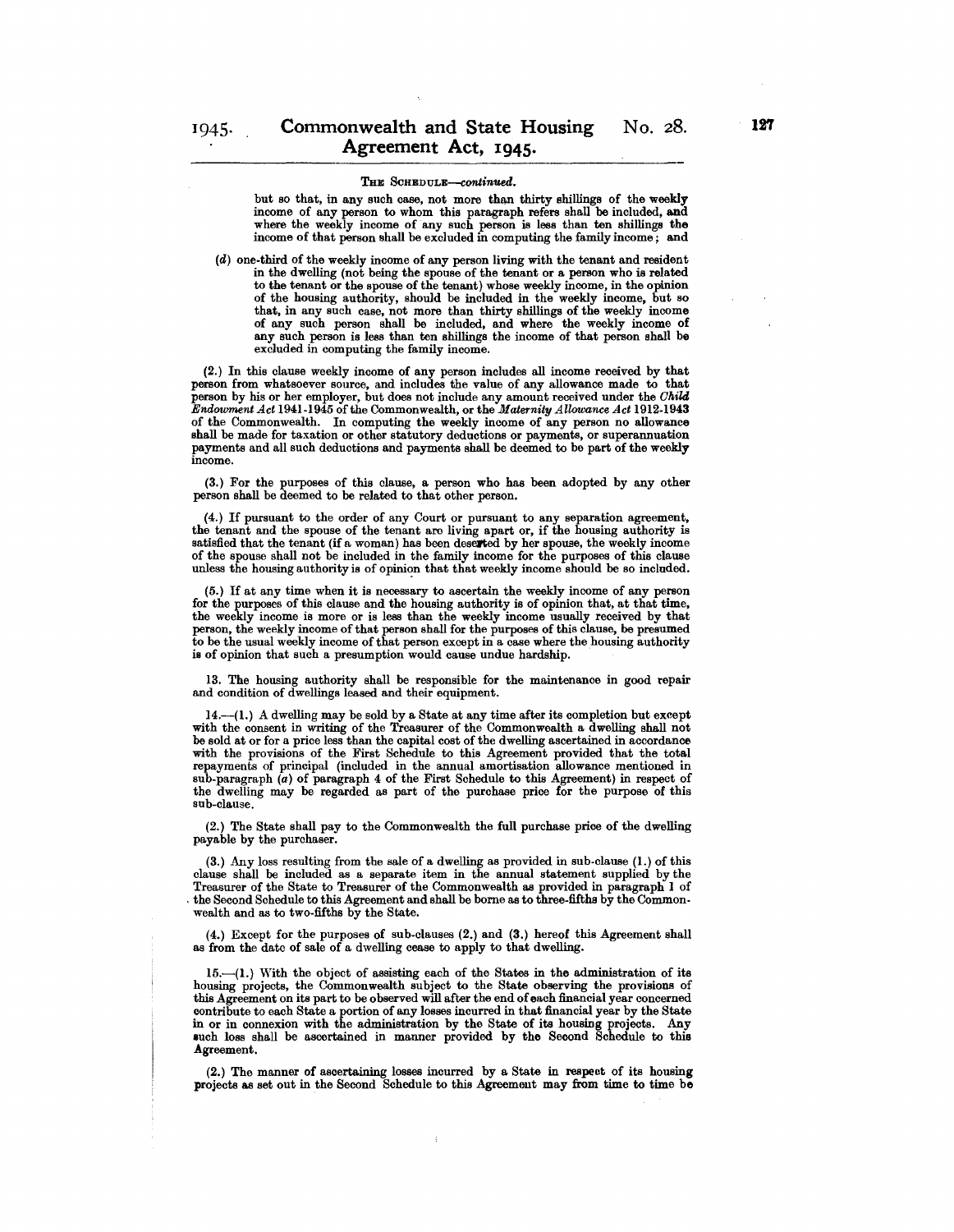varied by agreement between the Treasurer of the Commonwealth and the Treasurer of the State but so that any such agreement shall have no force or affect unless the Treasurers of all the States agree to such variation.

(3.) In respect of the cost incurred in or in connexion with the provision by a State of community facilities associated with any housing project under this Agreement the Treasurer of the Commonwealth and the Treasurer of the State may enter into an arrangement providing for a contribution by the Commonwealth of such amount as may be agreed upon between them.

16.--(1.) Subject as provided in sub-clause (2.) of this clause, this Agreement shall as between the Commonwealth and each State apply (in addition to a housing project carried out by a State after the third day of December, 1943, and before the date ofthis Agreement) to housing projects commenced or carried out during the period of ten years commencing on the date on which this Agreement between the Commonwealth and that State shall come into force.

(2.) Either the Commonwealth or a State may give to the other twelve calendar months' notice in writing that this Agreement shall not as between the Commonwealth and that State apply to any housing project commenced after the expiration of a period of twelve calendar months after the date of the notice and thereupon this Agreement shall not apply to any housing project commenced by that State after the expiration of the said period of twelve calendar months.

17. Any notice or communication to be given or made by the Commonwealth to a State under this Agreement shall be deemed to have been duly given or made if signed by or on behalf of the Prime Minister and sent by prepaid post addressed to the Premier of the State and any notice or communication to be given or made by a State to the Commonwealth under this Agreement shall be deemed to have been duly given or made if signed by or on behalf ofthe Premier of the State and sent by prepaid post addressed to the Prime Minister.

## THE FIRST SCHEDULE TO THE COMMONWEALTH AND STATE HOUSING AGREEMENT.

PROVISIONS FOR CALCULATION OF ECONOMIC RENTS.

1. The eapitaI cost of any housing project carried out by a housing authority shall be the total of the following amounts :-

- (a) ·the amount expended by the housing authority in the construction of the dwellings included in the housing project (including the provision of fencing, sewerage and other services), and in the construction of any outbuildings, and in carrying out any improvements on the land appurtenant to the dwellings;
- (6) any interest paid or payable during the course of construction by the housing authority on the amounts expended as provided in paragraph (a) of this paragraph;
- (0) any costs incurred or assessed by way of fees or salaries paid or payable to architects, clerks of works, surveyors or other persons, by the housing authority in the sub-division of the land comprised in the housing project, in the design of the housing project or the dwellings comprised therein, the supervision of the construction of the dwellings, or in carrying out any other works nec- essary to prepare and complete the housing project;
- (d) any administration costs incurred or assessed by the housing authority in the prised therein or incurred or assessed in the purchase of the land upon which the housing project is carried out, but so that the total of all such costs shall not exceed ten shillings per centum of the amount referred to in sub-paragraph (a) of this paragraph or such other percentage as may from time to time be agreed upon by the Treasurer of the Commonwealth and the Treasurer of a State;
- (e) the cost of the land upon which the housing project is carried out (including land dedicated or otherwise set apart for streets, roads or thoroughfares or for parks, gardens, reserves, or other public open spaces) together with any interest paid or payable by the housing authority upon the purchase price of the land from the time of the purchase thereof until the completion of the housing project, and together with any local government, water, sewerage or other rates and taxes paid or payable by the housing authority in respect of the said land during the said period (whether any such rates and taxes are payable to the Government of the State or otherwise): Provided that the amount of the said cost in respect of land dedicated or set apart for parks, gardens,

j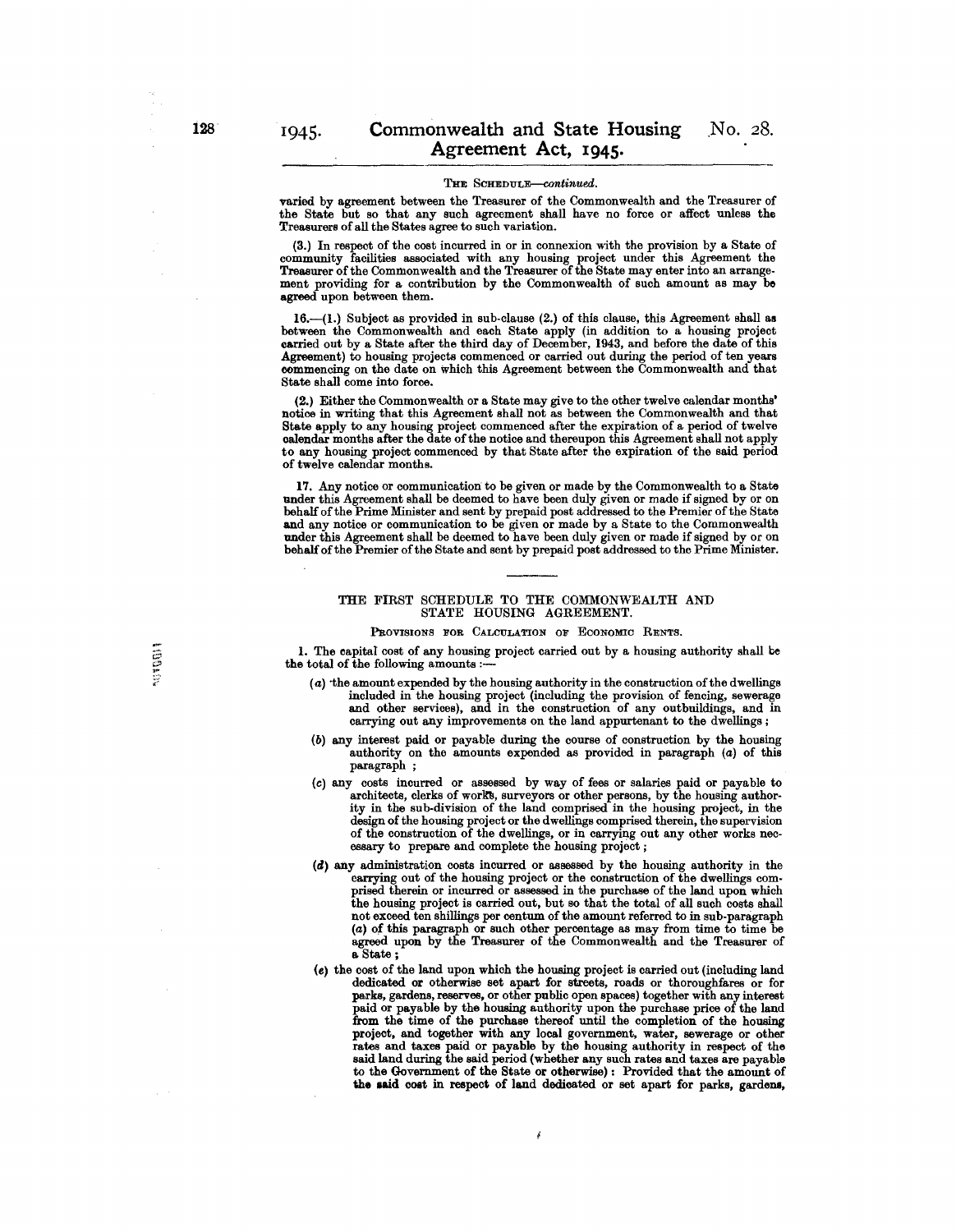- reserves or other public open spaces which may be included in the capital cost shall not exceed fifteen per centum of the cost of all the land referred to in this sub.paragraph, or such other percentage as may from time to time be agreed between the Treasurer of the Commonwealth and the Treasurer of a State;
- (f) the cost incurred by the housing authority for the purposes of forming, making, paving, kerbing or draining any streets, roads or thoroughfares for the purpose of the housing project; and
- (g) the cost incurred by the housing authority of draining or otherwise making suitable for the purpose of the housing project, any land comprised in the housing project.

2. The capital cost of any dwelling included in a housing project shall be ascertained as follows :-

- (a) If all the dwellings included in the housing project provide the same or substan. tially the same accommodation and are of the same kind of construction, the capital cost of each dwelling shall be the quotient obtained by dividing the capital cost of the housing project by the number of dwellings included therein.
- (b) If more than one type of dwelling is included in the housing project and so that the accommodation provided in each type is substantially different from the accommodation provided in the other types of dwellings, the capital cost of the dwellings of each type which are of the same kind of construction shall be the total of-
	- (i) the quotient obtained by dividing the total of the amounts mentioned in sub.paragraphs (a) and (b) of paragraph I of this Schedule and expended or paid or payable for the purpose of the construction of dwellings of that type and of that kind of construction, by the total number of dwellings of that type and of that kind of construction; and
	- (ii) the quotient obtained by dividing the total of the amounts mentioned in sub-paragraphs  $(c)$  to  $(g)$  (inclusive) of paragraph 1 of this Schedule, by the total number of dwellings included in the housing project.
- (c) If dwellings of more than one kind of construction· are included in the housing project, the capital cost of dwellings of each kind of construction shall be ascertained in the manner provided by sub-paragraph (b) of this paragraph and the provisions of that sub-paragraph shall *mutatis mutandis* apply accordingly.

3. If at any time it is necessary for the housing authority to ascertain the capital cost of a dwelling and to fix the economic rent thereof, and by reason of the non·completion of the whole of the housing project in which the dwelling is comprised or for any other reason, the capital cost cannot be ascertained exactly, the housing authority shall make an estimate of the probable capital cost of the dwelling and fix the economic rent of the dwelling upon that estimate. The actual capital cost of the dwelling shall be ascertained by the housing authority as soon as may be and, if the actual capital cost differs from the estimated capital cost, the economic rent of the dwelling shall be varied accordingly.

4. The economic rent of any dwelling shall be calculated by the housing authority according to the following formula :-

| (a) Annual amortisation allowance to provide for payment of interest<br>(at the appropriate rate payable by the State to the Common-<br>wealth) on the capital cost of the dwelling over 53 years or<br>over such shorter period as may be agreed upon according<br>to clause 6 of this Agreement and repayment of principal |  |
|------------------------------------------------------------------------------------------------------------------------------------------------------------------------------------------------------------------------------------------------------------------------------------------------------------------------------|--|
|                                                                                                                                                                                                                                                                                                                              |  |
|                                                                                                                                                                                                                                                                                                                              |  |
|                                                                                                                                                                                                                                                                                                                              |  |
|                                                                                                                                                                                                                                                                                                                              |  |
| Vacancies and defaults ( $5$ per cent. of sub-total)                                                                                                                                                                                                                                                                         |  |
|                                                                                                                                                                                                                                                                                                                              |  |
|                                                                                                                                                                                                                                                                                                                              |  |
|                                                                                                                                                                                                                                                                                                                              |  |
|                                                                                                                                                                                                                                                                                                                              |  |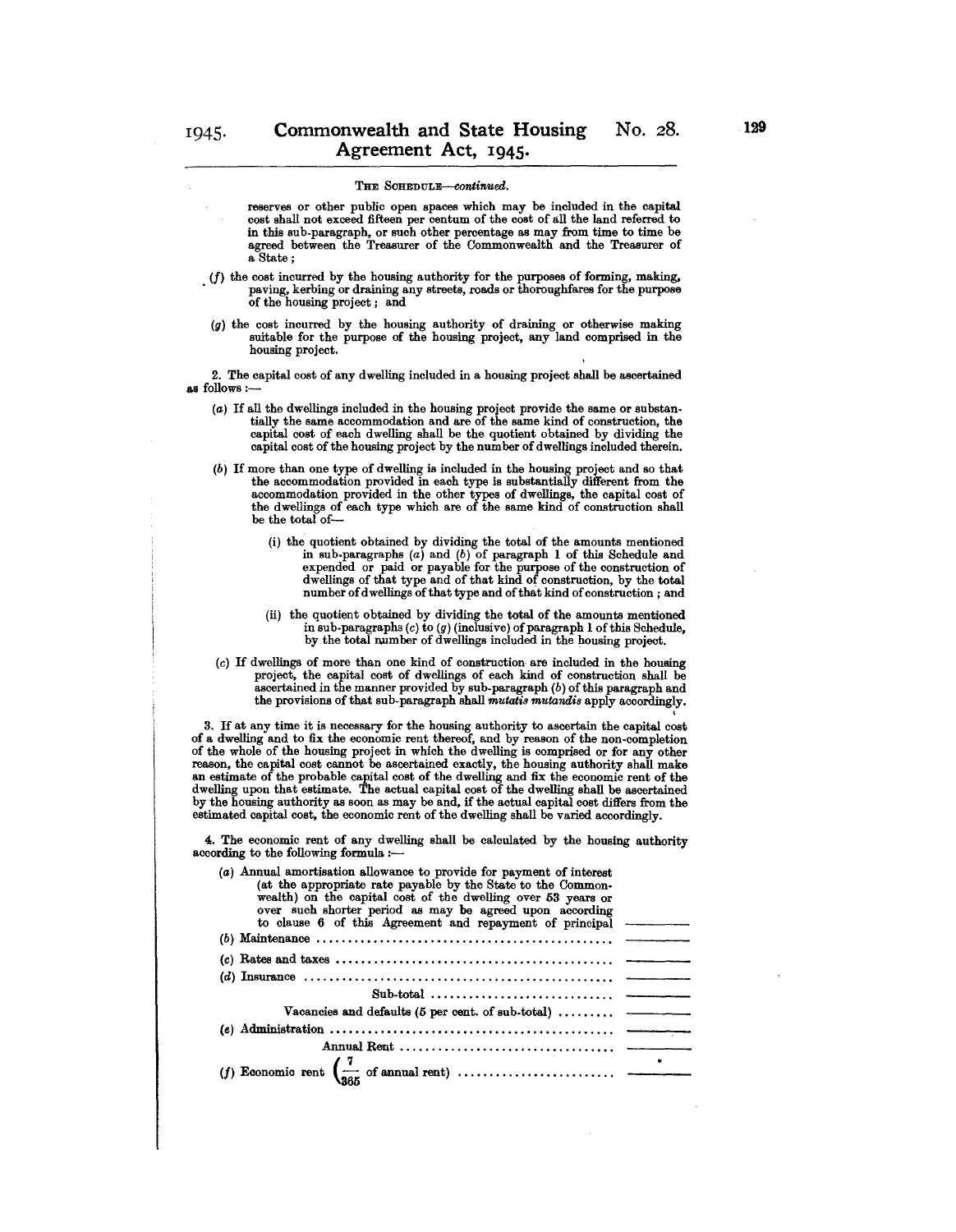- (a) The amortisation allowance shall be an amount which is sufficient to make provision for the repayment to the Commonwealth of the advance concerned<br>and interest thereon as provided for by clause 6 of this Agreement. The and interest thereon as provided for by clause 6 of this Agreement. amortisation allowance shall be so computed that the capital cost shall be or any outstanding balance thereof, by means of equal annual instalments of principal and interest during the whole period for the amortisation of the capital cost.
- (b) The amount to be included for maintenance shall be the amount fixed by the housing authority from time to time. The amount so fixed shall, except when varied by the housing authority, be constant over the amortisation period in respect of the dwelling and be an amount which, in the opinion of the housing authority, will be sufficeint to provide for reasonable maintenance charges likely to be incurred throughout the amortisation period.
- (c) The amount to be included for rates and taxes shall be such amount as the housing authority from time to time considers sufficient to meet the payments of local government, water, sewerage and other rates and of taxes levied upon the dwelling and its appurtenant land.
- (d) The amount to be included as insurance shall be such amount as the housing authority from time to time considers sufficient to provide for the purpose, but shall not exceed the appropriate basic premium rates from time to time determined by the War Service Homes Commissioner with respect to property insured in pursuance of section 38 of the *War Service Homes Act* 1918 of the Commonwealth as amended from time to time.
- (e) The amount to be included for administration shall be such amount, not exceeding five pounds per dwelling per annum, as is fixed from time to time by the housing authority.
- (f) The amount to be fixed as the economic rent shall, if the amount fixed according to the formula is not a multiple of sixpence, be the next higher amount being such a multiple.

5. Subject to compliance with the other provisions of this Schedule, the housing authority may from time to time vary the economic rent payable in respect of any dwelling.

6. The housing authority may fix as the economic rent of any dwelling a sum which is greater or less than the amount which, in accordance with the formula in paragraph 4 of this Schedule, should be fixed as the economic rent, but the total of all rents fixed as economic rents for all dwellings in all the housing projects of the housing authority completed at the time of fixation shall be not less than the amount which would be the total of all economic rents fixed for all those dwellings if fixed in accordance with the formula in paragraph 4 of this Schedule.

# THE SECOND SCHEDULE TO THE COMMONWEALTH AND STATE HOUSING AGREEMENT.

:MANNER OF ASCERTAINING LOSSES INCURRED BY A STATE IN OR IN CONNEXION WITH THE ADMINISTRATION OF HOUSING PROJECTS.

1. As soon as practicable after the end of each financial year, the Treasurer of the State shall supply to the Treasurer of the Commonwealth a statement showing the amount of any losses incurred by the State during the financial year in respect of its housing projects. The following provisions shall apply for the purpose of preparing any such statement.

2. The basis on which any such statement shall be prepared for any such losses ascertained in respect of any financial year shall be the basis of cash receipts and payments for that financial year.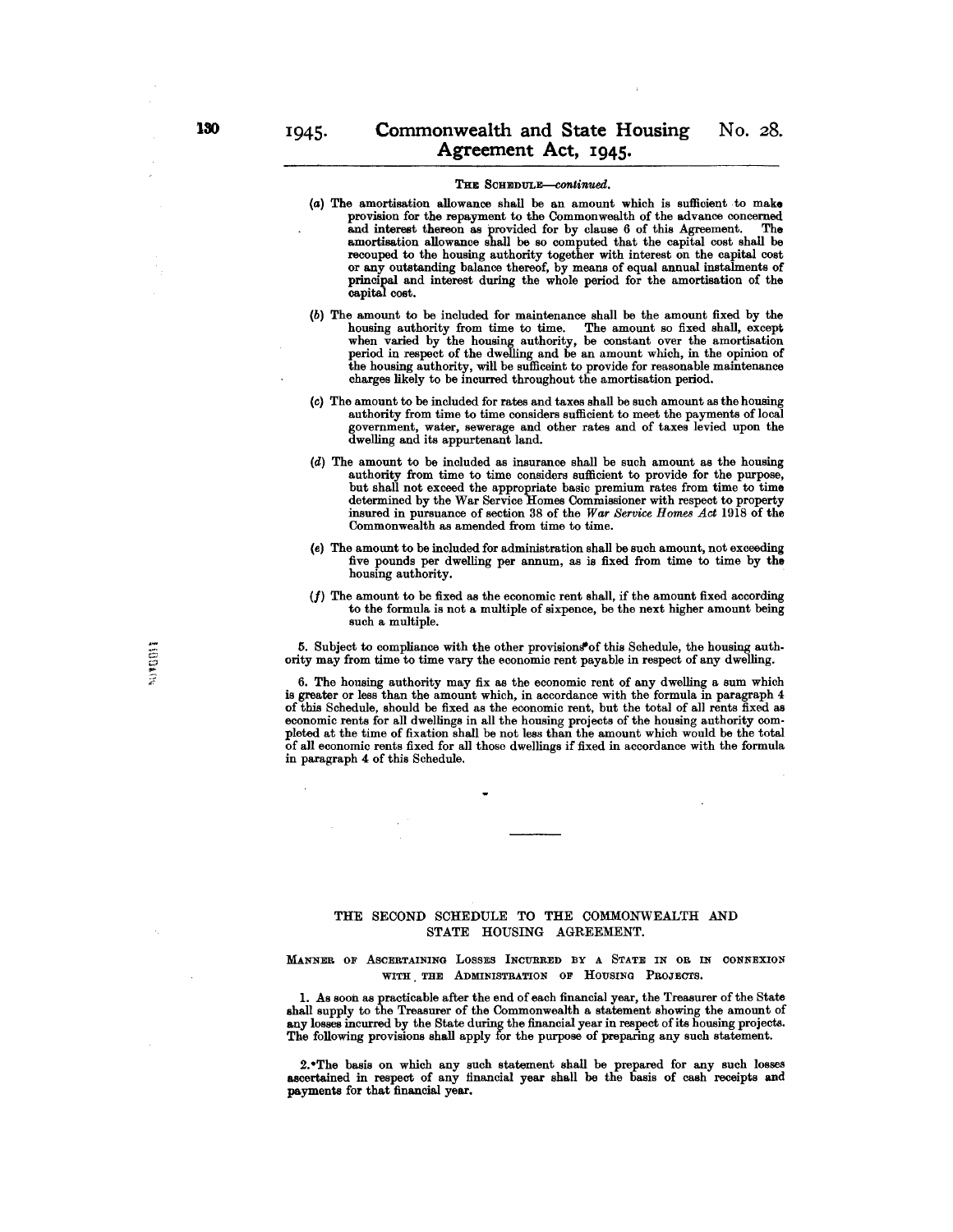3. The statement shall be divided into two parts, one headed " Receipts " and the other headed " Payments".

- 4. The part headed " Receipts" shall consist of the following  $:$ --
	- (a) the amounts actually received during that financial year as rents from tenants of all dwellings included in the housing projects; and
	- (b) any other amounts actually received as revenue during that financial year from the housing projects.

5. The part headed " Payments " shall consist of the following :-

- (a) the total of any amounts paid by the housing authorities during that financial year for the administration costs of the housing authorities in respect of the letting and management of dwellings included in the housing projects, and otherwise in the administration and management of the housing projects but not including any administration costs included as part of the capital costs of any dwellings;
- (b) the total of any amounts paid by the housing authorities during that financial year for the maintenance of the dwellings included in the housing projeots and any land appurtenant to any such dwellings;
- (c) the total of any amounts paid by the housing authorities during that finanoial year by way of local government, water or sewerage, or other rates or by way of taxes payable in respect of the dwellings inoluded in the housing projeots, or any land appurtenant to any suoh dwellings, and whether any suoh rates or taxes were paid to the Government of the State or otherwise ;
- (d) the total of any amounts paid by the housing authorities during that finanoial year to rebuild or repair any dwelling included in the housing projects whioh has been destroyed or damaged by fire or otherwise ;
- (e) the total of any amounts paid by the housing authorities during that financial year as interest on any loan advanced to the housing authorities by the State for the purpose of oarrying out any housing project and whioh has not been included as part of the capital cost of the housing project; and
- (f) the total of any amounts paid by the housing authorities in repayment of any loan . advanced to them by the State for the purpose of carrying out any housing projeot.

6. If the total of the part headed " Payments" exceeds the total of the part headed " Receipts" the total of the part headed" Receipts" shall be subtraoted from the total of the part headed " Payments" and the sum so obtained shall be deemed to be the loss inourred by the State in that year and shall be allooated as to three-fifths to the Commonwealth and as to two-fifths to the State.

7. Any statement made pursuant to this Schedule shall be oertified as oorreot by the Auditor-General of the State.

8. For the purpose of asoertaining any loss incurred during any finanoial year in respeot of housing projects the receipts and payments in respect of that financial year only shall be taken into account and no regard shall be had to any receipts and payments in any previous financial year received or made by the housing authority, the Commonwealth, or the State.